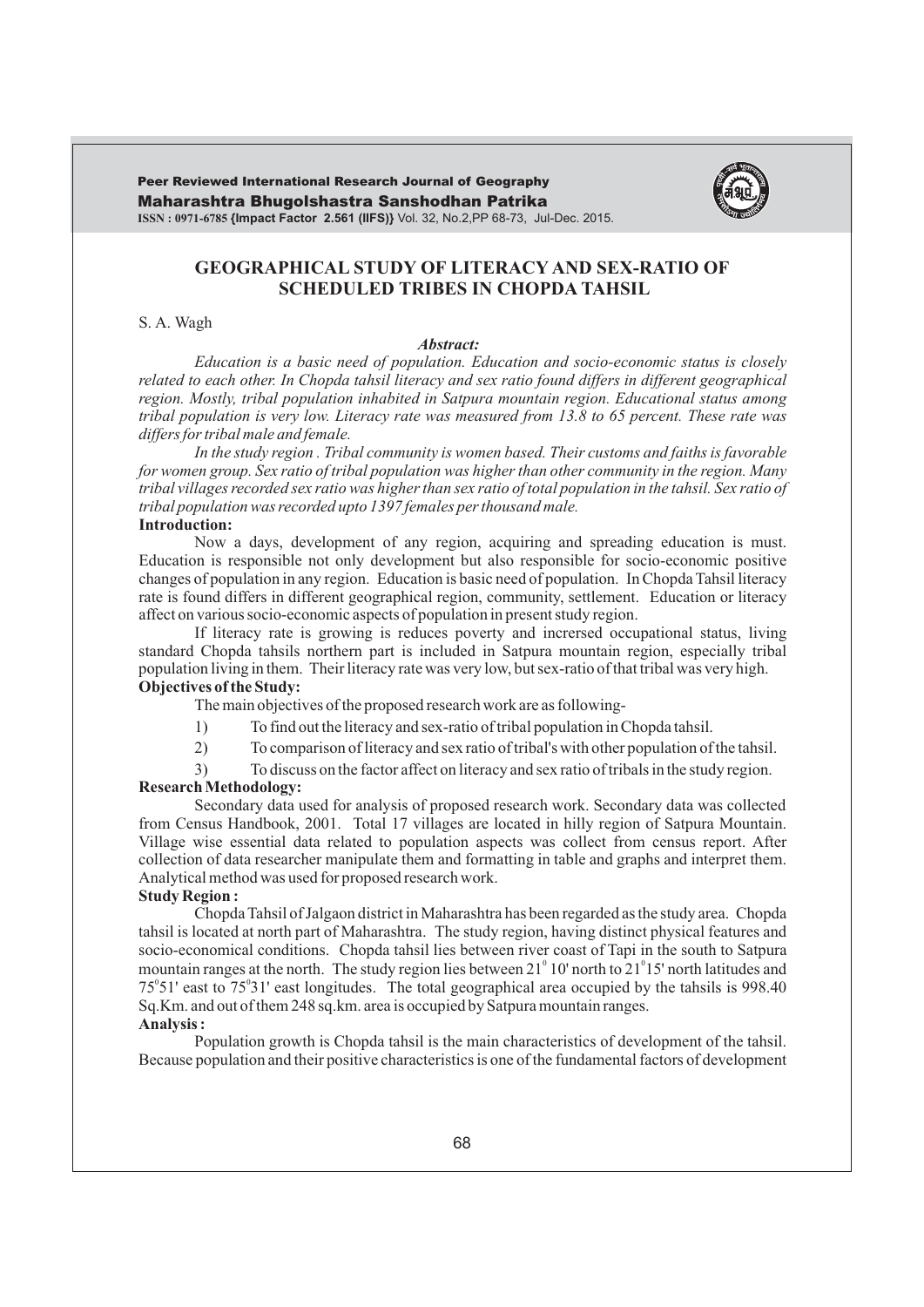#### in any region.

The geographical location also reflects the socio-economic development of the region. In hilly region of satpura mountain of the study area, population distribution is law density. Generally, tribal population inhabiting in them. Pawara, Bhilla, Tadavi-Bhilla communities are living in the villages, situated in the ranges of Satpura mountain and they are belonging into Scheduled Tribes.

Sex-Ratio and literacy of population plays a significant role in the process of development of any society or region. According to Census 2001, total population of the Chopda tahsil was 2,71,863 and out of them tribal population was 69893 (25.7%)

In Chopda tahsil, total 17 villages are located in Satpura mountain region. Tribal population is inhabited in this region. Their socio-economical condition is much poor than other population those inhabited in plain region.

| Sr.No.         | Village              | Total      | <b>ST Population</b> | %ST        |
|----------------|----------------------|------------|----------------------|------------|
|                |                      | Population |                      | Population |
| $\mathbf{1}$   | Amalwadi             | 377        | 377                  | 100.00     |
| $\overline{2}$ | Borajanti            | 1265       | 956                  | 75.6       |
| 3              | Bormali              | 561        | 558                  | 99.5       |
| $\overline{4}$ | Devziri              | 1273       | 1240                 | 97.4       |
| 5              | Devhari              | 382        | 374                  | 97.9       |
| 6              | Karjane<br>$-1$      | 1296       | 1219                 | 94.1       |
| 7              | Karjane -2           | 331        | 315                  | 95.2       |
| 8              | Kharyapadav          | 997        | 978                  | 99.9       |
| 9              | Kundyapani           | 704        | 701                  | 99.6       |
| 10             | Malapur              | 1366       | 1292                 | 94.6       |
| 11             | Melane               | 1712       | 1694                 | 98.9       |
| 12             | Morchida             | 394        | 389                  | 98.7       |
| 13             | Mulyautar            | 430        | 417                  | 97.0       |
| 14             | Satrasen             | 2320       | 1710                 | 73.7       |
| 15             | Umarti               | 1666       | 1527                 | 91.7       |
| 16             | Vaijapur             | 1022       | 822                  | 80.4       |
| 17             | Shenpane             | 642        | 631                  | 98.3       |
|                | <b>Chopda Tahsil</b> | 271863     | 69893                | 25.70      |

**Table 1.1 Proportion of Tribal Population**

Source: Census,2001 and Computed by Author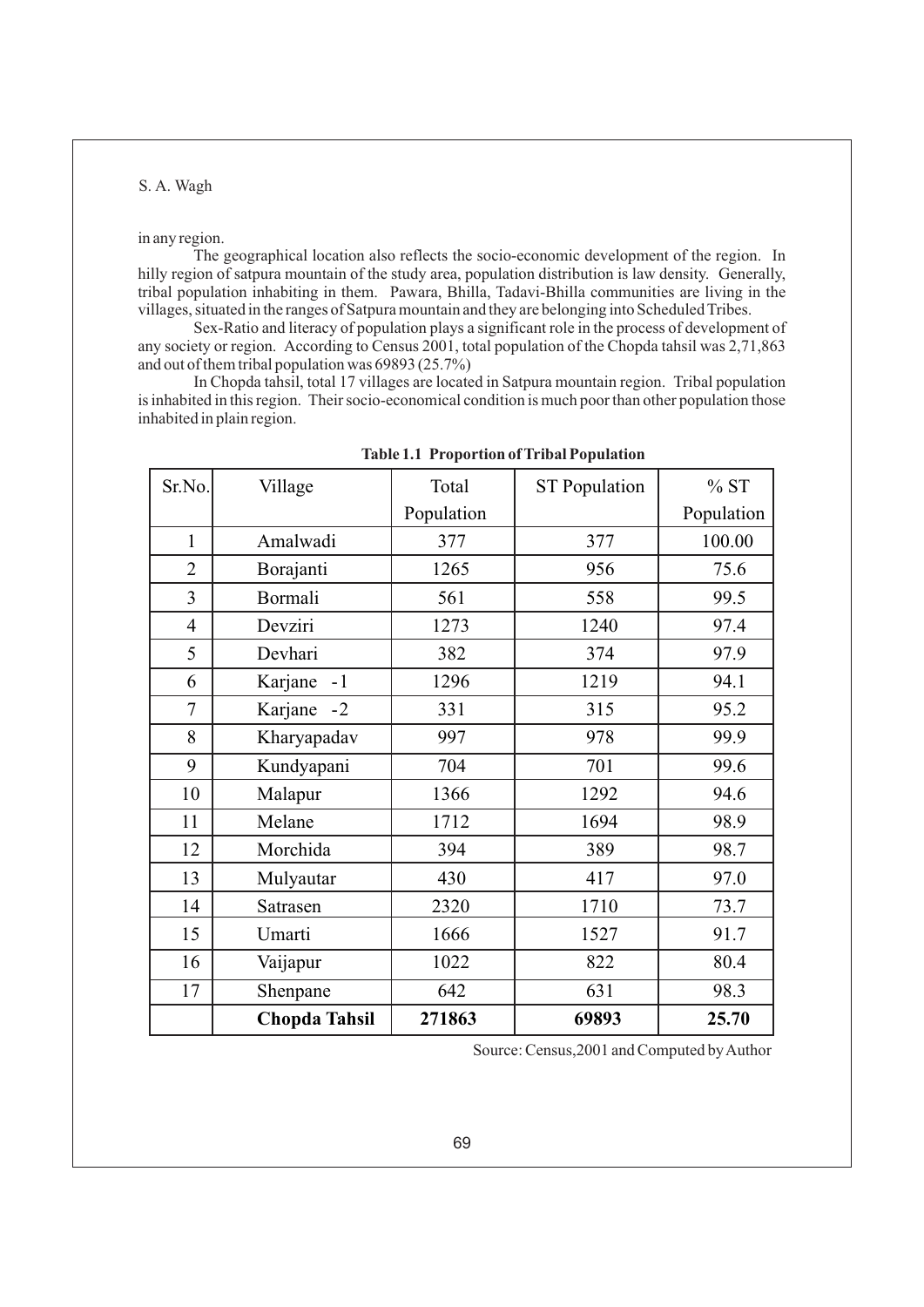

Table reveals, the hightest population was found at village Satrasen (2320) and lowest population was observed at village Karjane-2 (331) in the hilly region of study area. In that villages the proportion of tribal population was differs. ST population proportion was recorded 73.70 percent to 100.00 percent 100 percent population was living in village Amalwadi and in maximum villages, above 90 percent tribal population was living in 2001.

| Sr.No.         | <b>Village</b>       | <b>Total Literacy</b><br>Rate (ST) | <b>Male Literacy</b><br>Rate (ST) | Female<br>Literacy Rate(ST) |  |
|----------------|----------------------|------------------------------------|-----------------------------------|-----------------------------|--|
| $\mathbf{1}$   | Amalwadi             | 42.4                               | 48.4                              | 37                          |  |
| 2              | Borajanti            | 56.3                               | 67.9                              | 41                          |  |
| 3              | Bormali              | 25.3                               | 37.4                              | 13.4                        |  |
| $\overline{4}$ | Devziri              | 30.6                               | 42.3                              | 15.7                        |  |
| 5              | Devhari              | 18.6                               | 28.7                              | 9.2                         |  |
| 6              | Karjane              | 65.7                               | 79.0                              | 46.7                        |  |
| 7              | Karjane              | 13.8                               | 21.7                              | 5.8                         |  |
| 8              | Kharyapadav          | 45.9                               | 56.1                              | 34.9                        |  |
| 9              | Kundyapani           | 47.6                               | 58.7                              | 35.2                        |  |
| 10             | Malapur              | 24.2                               | 32.5                              | 16.5                        |  |
| 11             | Melane               | 23.3                               | 33.9                              | 12.8                        |  |
| 12             | Morchida             | 51.2                               | 72.2                              | 33.8                        |  |
| 13             | Mulyautar            | 41.9                               | 51.3                              | 33.3                        |  |
| 14             | Satrasen             | 53.1                               | 67.7                              | 33.4                        |  |
| 15             | Umarti               | 48.2                               | 63.9                              | 28.4                        |  |
| 16             | Vaijapur             | 64.3                               | 69.9                              | 59.9                        |  |
| 17             | Shenpane             | 27.9                               | 35.4                              | 19.7                        |  |
|                | <b>Chopda Tahsil</b> | 68.60                              | 80.20                             | 56.40                       |  |

Source: Census,2001.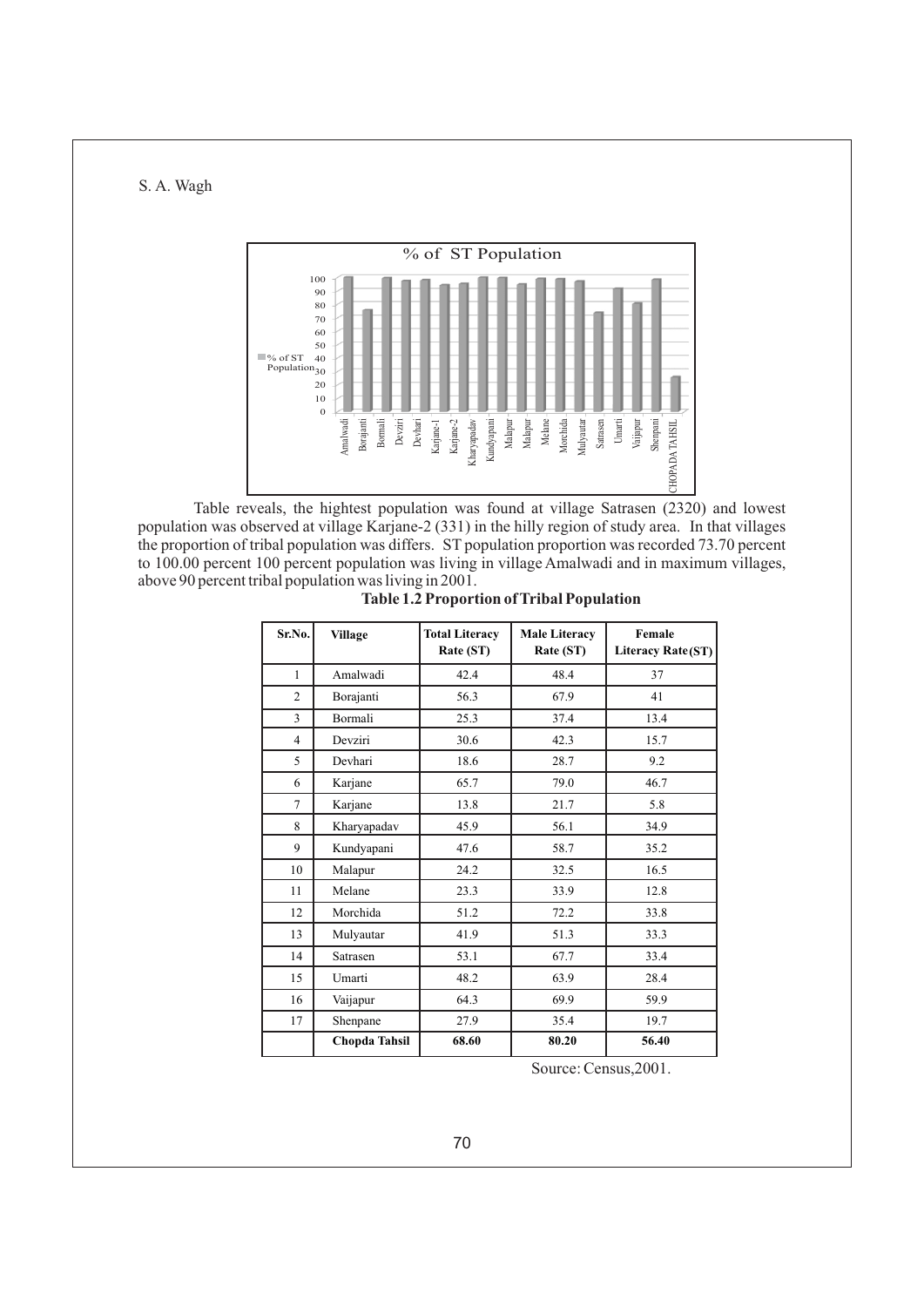

Literacy rate of population in Chopda Tahsil was 68.60 percent. The rate differs for male and female. Male literacy was higher (80.20 percent) than female literacy (56.40%) in the study region. Gender gap in literacy was observed 23.70 percent.

Discussion on Table No. 1.2, observed total literacy of tribal villages like- Amalwadi, Kharyapadav, Kundyapani, Mulyautar in Chopda tahsil was between 30 to 50 percent. The lowest literacy rate was found in village karjane-2 (13.80 percent). The village like Bormali, Devziri, Devhari, Malapur, Melane and Shenpani was recorded literacy rate below 30.00 percent. Only Borajanti, Karjane 1, Satrasen and Vaijapur was measured above 50 percent literacy. These villages are rural service centre in the study region, with connect to urban centre and surrounding tribal villages.

Gender Gap in literacy was lowest in only village Vaijapur (10 percent). And other all tribal villages recorded male literacy was much higher than female literacy.

Educational status was very low in these villages. The major reasons is remote and hilly area, problems of accessibility and connectivity to others, tribal culture, poor condition of economical status, awareness about education and good quality of life and black of transmission to others.

| Sr.No.         | Village       | Total      | Male   | Female | General    | Sex Ratio | Difference     |
|----------------|---------------|------------|--------|--------|------------|-----------|----------------|
|                |               | Population |        |        | <b>Sex</b> | of ST#    | between        |
|                |               |            |        |        | Ratio *    |           | #-*            |
| 1              | Amalwadi      | 377        | 184    | 193    | 1049       | 1049      | $\Omega$       |
| $\overline{c}$ | Borajanti     | 1265       | 715    | 550    | 769        | 826       | 57             |
| 3              | Bormali       | 561        | 285    | 276    | 968        | 972       | $\overline{4}$ |
| 4              | Devziri       | 1273       | 702    | 571    | 813        | 816       | 3              |
| 5              | Devhari       | 382        | 180    | 202    | 1122       | 1226      | 104            |
| 6              | Karjane -1    | 1296       | 757    | 539    | 712        | 719       | 7              |
| 7              | Karjane -2    | 331        | 167    | 164    | 982        | 994       | 12             |
| 8              | Kharyapadav   | 997        | 502    | 477    | 950        | 948       | $-2$           |
| 9              | Kundyapani    | 704        | 354    | 350    | 989        | 996       | 7              |
| 10             | Malapur       | 1366       | 666    | 700    | 1051       | 1074      | 23             |
| 11             | Melane        | 1712       | 839    | 873    | 1041       | 1043      | $\overline{c}$ |
| 12             | Morchida      | 394        | 185    | 209    | 1130       | 1126      | $-4$           |
| 13             | Mulyautar     | 430        | 201    | 229    | 1139       | 1161      | 22             |
| 14             | Satrasen      | 2320       | 1336   | 984    | 737        | 698       | 39             |
| 15             | Umarti        | 1666       | 915    | 751    | 821        | 827       | 6              |
| 16             | Vaijapur      | 1022       | 454    | 568    | 1251       | 1397      | 146            |
| 17             | Shenpane      | 642        | 336    | 306    | 911        | 906       | $-5$           |
|                | Chopda Tahsil | 271,863    | 139587 | 132276 | 948        | 947       | $-1$           |

**Table No. 1.3 : Sex Ratio of Tribal Population**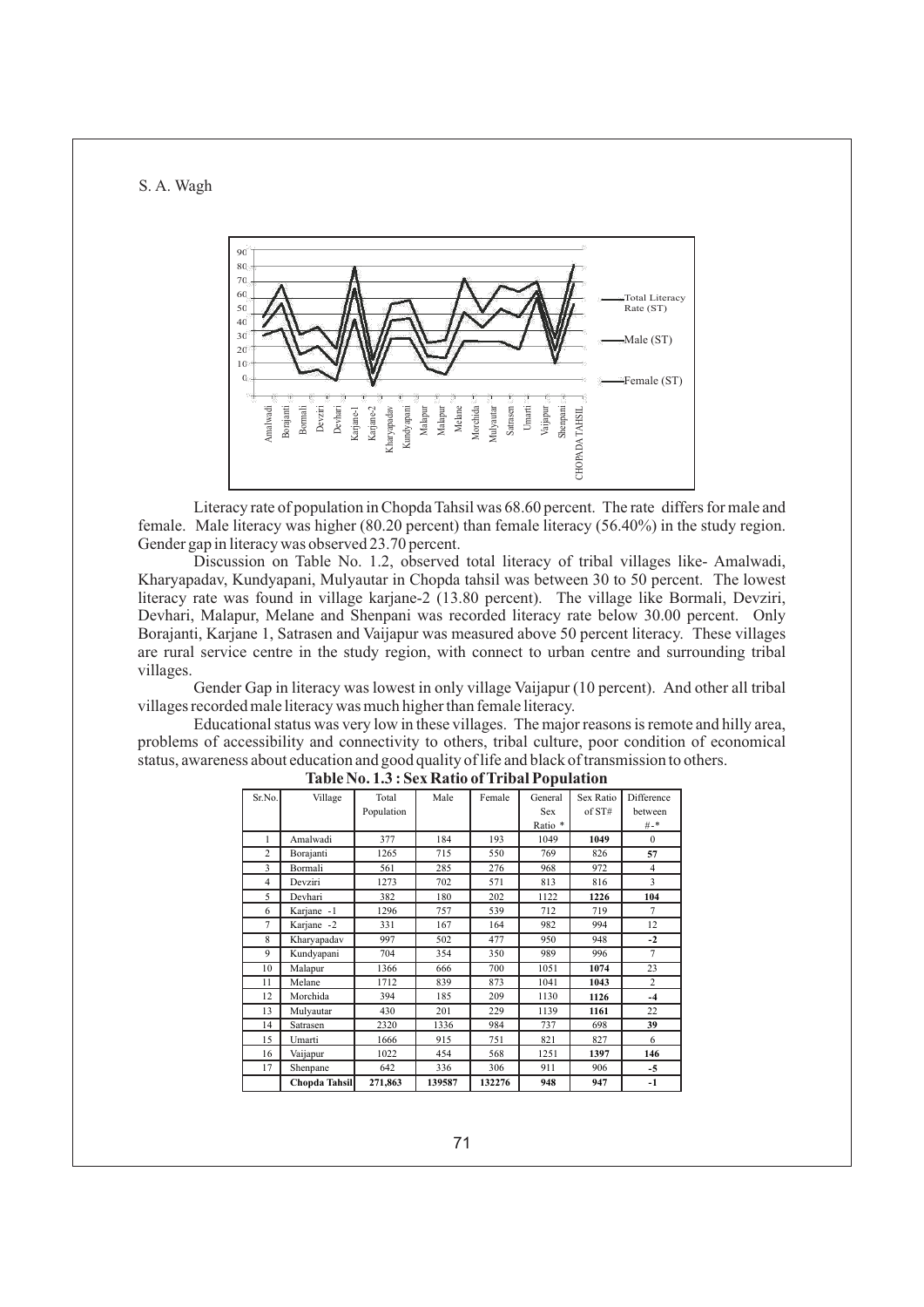

Table shows, the pattern of sex-ratio in Chopda tahsil and especially of tribal population. Sex ratio of the study region was 948 and sex ratio of tribal population was (947) female per thousand male. Sex ratio of tribal village is definitely higher than tahsils sex ratio except village Borajanti, Devziri, Karjane-1, and Satrasen only. But, sex-ratio measured for tribal villages in the study region is lower than sex ratio of tribal population in same villages. Difference between sex ratio of total population and tribal population was reduced in only village Kharyapadav (-2), Morchida (-4) and village Shepani (-5). Sex ratio of total population and tribal population was higher in all villages in the study region. But these difference was found higher in villages like Vaijapur (146), Devhari (104), Borajanti (57) and Satrasen (39).

Tribal villages like Amalwadi (1049), Devhari (1122), Malapur (1051), Melane (1041), Morchida (1130), Mulyautar (1139) and Vaijapur (1251) having higher sex ratio (above 1000 female) in the study region.

High sex ratio observed in the tribal population was the result of natural fertility, lack of education (Because in educated society's found sex ration was less), their social customs- in tribal society's girls giving dowry, so the ultimately impact on sex ratio.

### **Conclusions :**

Conclusions of the present research work are as follows-

- 1. In proposed research area, lack of education facilities and awareness about education is observed and the result of low literacy.
- 2. Awareness of health facilities in tribal population.
- 3. Effect of socio-cultural factors on educational, economical and biological factors.
-